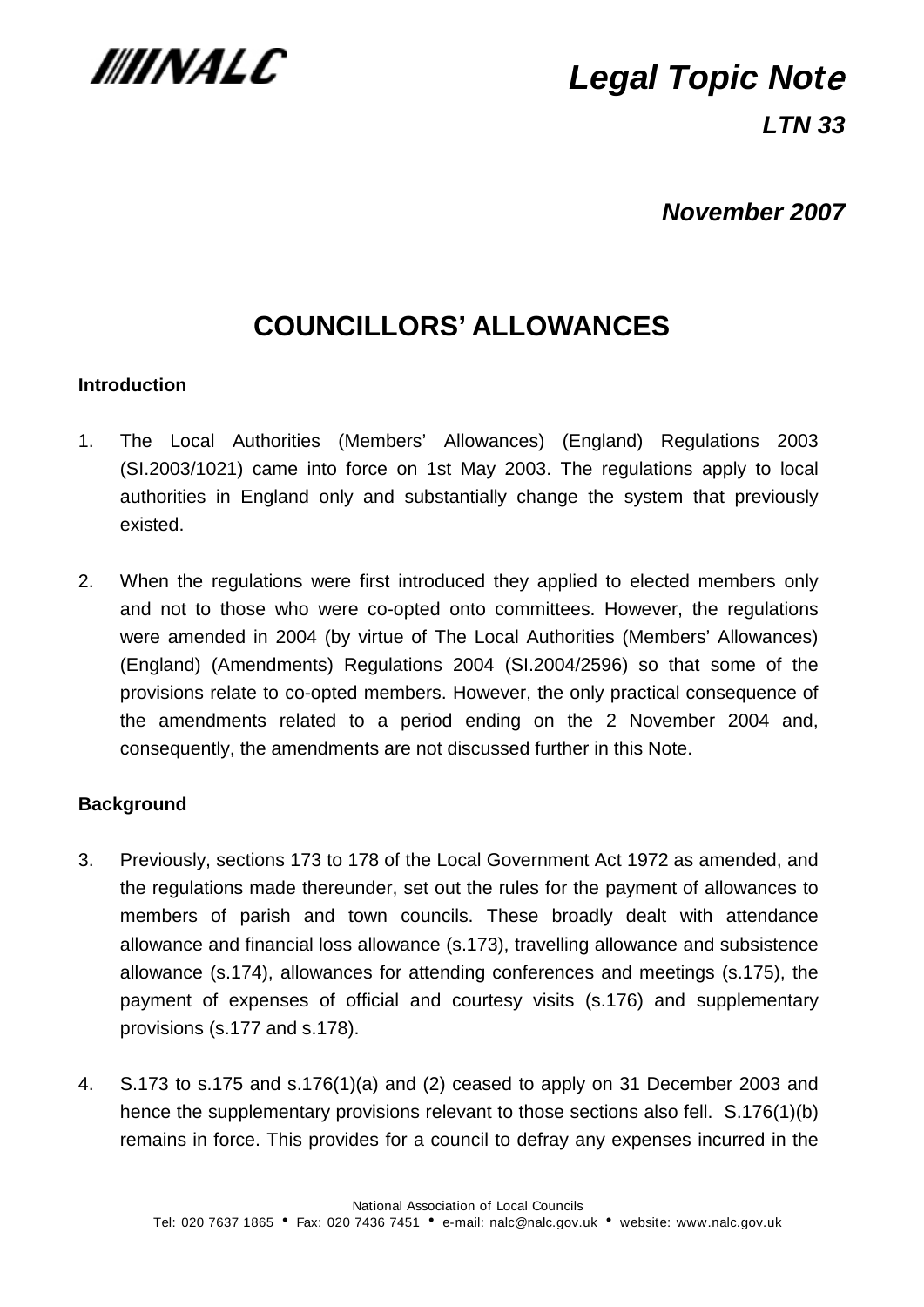reception and entertainment by way of official courtesy of distinguished persons visiting the area of the authority.

5. Under this system, allowances were paid to councillors for performing an approved duty outside the parish or town. No allowances were paid for attendance at a meeting of the council, its committees or sub committees or for any other approved duty within the parish or town. Travel and subsistence under the new regulations can be paid for travel and subsistence within the parish as well as outside of it.

#### **The New System**

6. The new regulations are split into 6 Parts. Part 5 deals specifically with parish (and town) councils. Part 4 deals with Independent Remuneration Panels and Part 6 with transitional provisions and it is these 3 Parts with which we are chiefly concerned and upon which this Legal Topic Note will concentrate.

#### **Part 4 – Independent Remuneration Panels**

- 7. An **independent remuneration panel** has to be established by each authority and for the purposes of Part 4, unless otherwise specified, an authority means a district council, a county council and a London borough council. The panel consists of at least 3 members, none of whom is also a member of an authority in respect of which it makes recommendations or a member of a committee or sub committee of such an authority or is disqualified from being or becoming a member of an authority.
- 8. The parish or town council has to make reference, as will be explained, to a **parish remuneration panel**. A parish remuneration panel will consist of those persons who are also members of the independent remuneration panel but cannot consist of parish or town councillors of councils in respect of which recommendations are to be made.

#### **Part 5 – Parish Councils**

#### **Parish Basic Allowance – Regulation 25**

9. A parish or town council is able to pay a parish basic allowance for each year to its chairman only or to each of its elected members (regulation 25). The amount payable to the chairman may differ from that of other members (i.e. a higher sum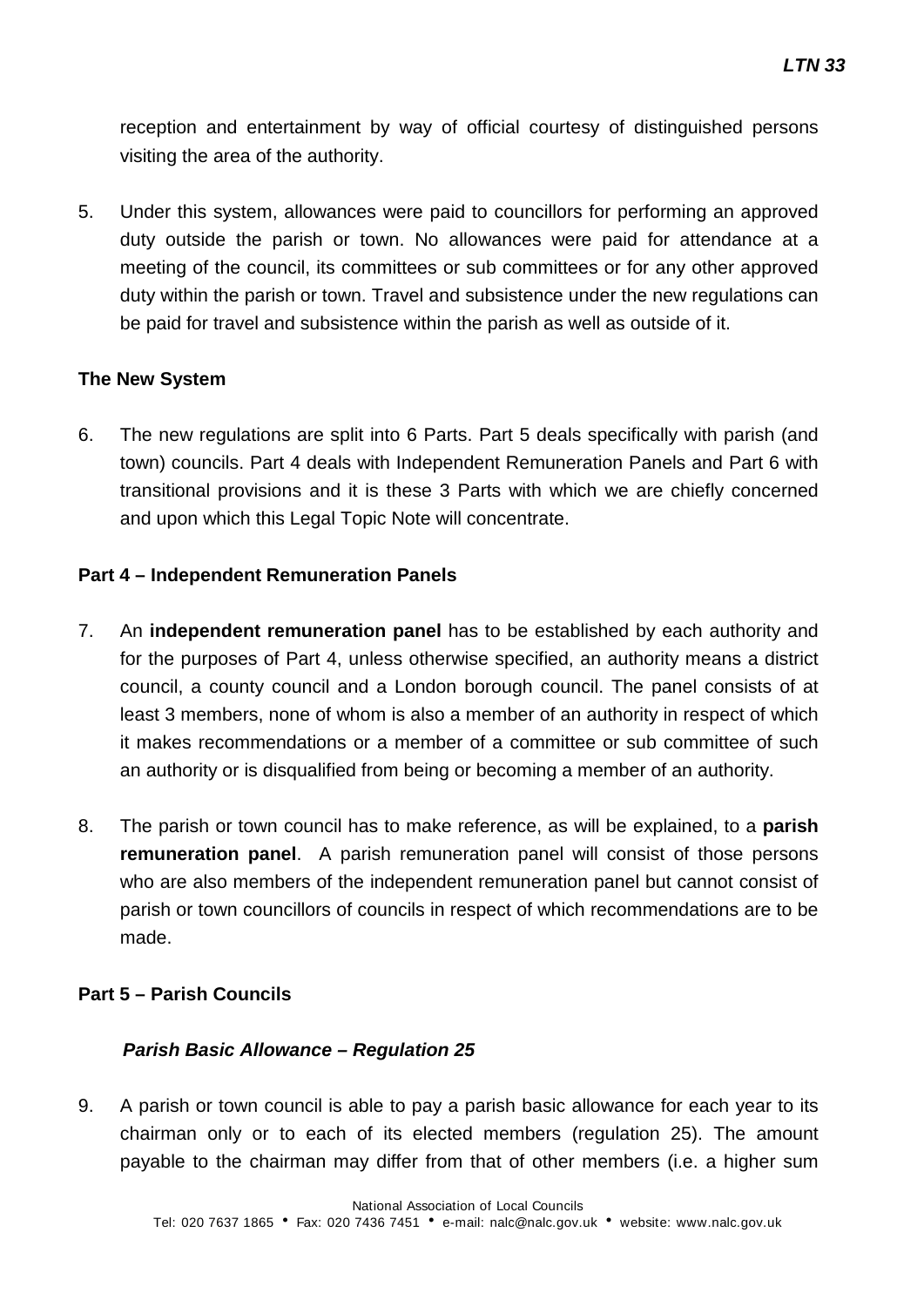could be paid because of the extra duties that may be required of the chairman) but otherwise the sum shall be the same for each member.

10. The allowance is not a salary. It is a figure, which is calculated to cover the expenses, which are normally associated with the basic duties of being a local councillor. Travelling and subsistence allowances are treated separately (see below). There is no set figure and no doubt the figures will differ from region to region for a variety of reasons. This is an entirely new approach to the first tier membership and will be a very new concept to many members, although it does bring first tier councillors into line with their colleagues in other authorities.

#### **What to do after setting the level of parish basic allowance?**

- 11. As soon as reasonably practical after setting the levels at which the allowance is to be paid and to whom, the council must arrange for the publication in a conspicuous place for a period of at least 14 days within the area of the council, a notice containing the following information
	- a) any recommendation in respect of parish basic allowance made by the parish remuneration panel;
	- b) the level or levels at which the authority has decided to pay parish basic allowance and to which members it is to be paid; and
	- c) a statement that in reaching the decision, regard was had to the recommendation of the parish remuneration panel.
- 12. The regulations also require a notice to be published when the report of the parish remuneration panel is made to the council (see below). It may be possible for the two separate requirements to be satisfied by the publication of one notice with the proviso that it contains all of the required information and timescales allow it to be dealt with in this manner.
- 13. The council has to keep a copy of the information referred to in the notice available for public inspection on reasonable notice.

#### **Parish Travelling and Subsistence Allowance – Regulation 26**

14. The council may pay to both elected and co-opted members allowances in respect of travelling and subsistence, including an allowance in respect of travel by bicycle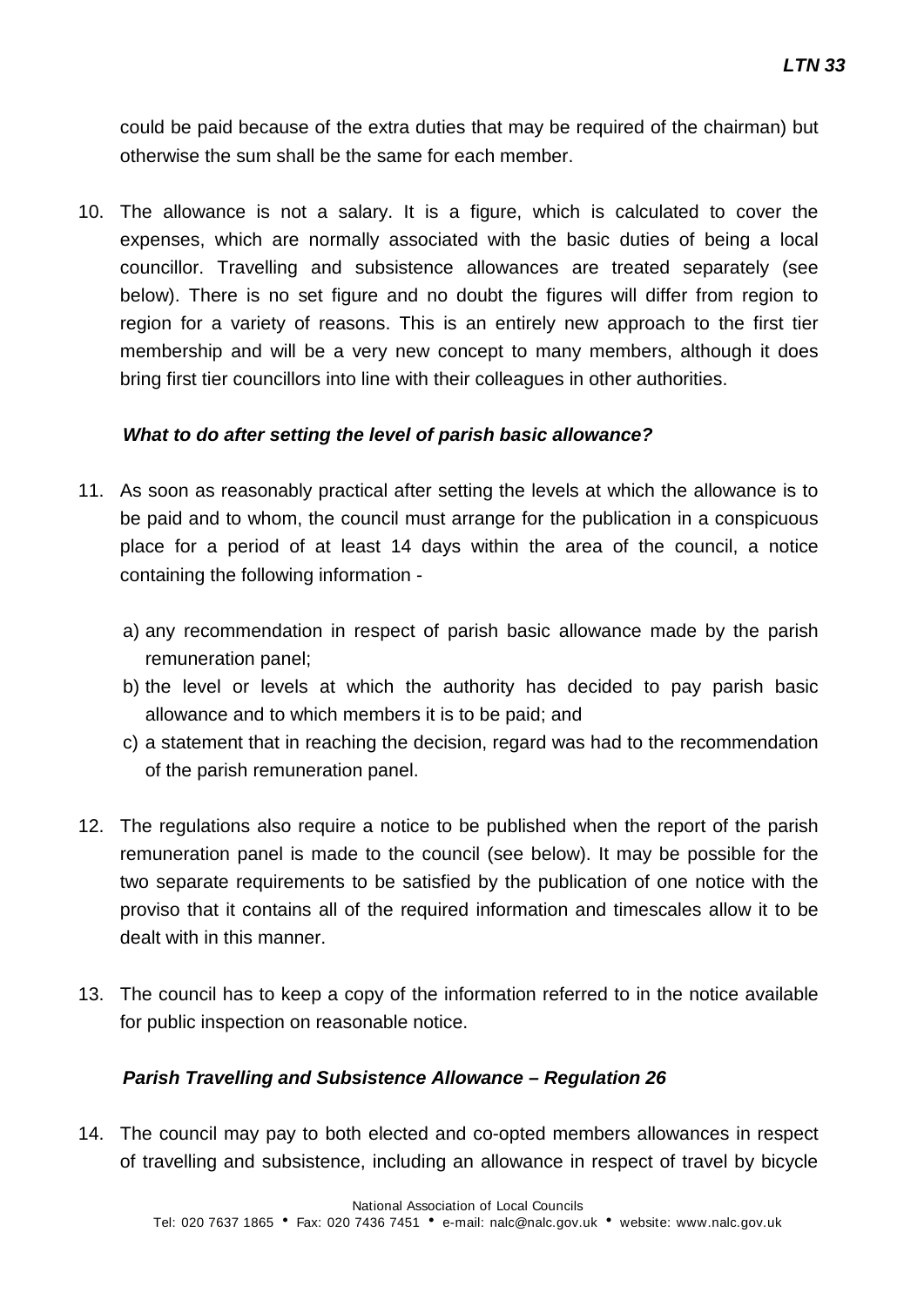or other non motorised form of transport, undertaken or incurred in connection with the performance of any duty within the following categories -

- a) the attendance at a meeting of the council or of any committee or sub committee of the council, or of any body to which the council makes appointments or nominations or of any committee or sub committee of such a body;
- b) the attendance at a meeting of any association of authorities of which the council is a member;
- c) the performance of duties in connection with a tender process;
- d) the performance of any duty which requires the inspection of any premises;
- e) the carrying out of any other duty approved by the council, or any duty of a class so approved, or in connection with, the discharge of the functions of the authority or of any of its committees or sub committees.

#### **Recommendations**

15. Where a parish or town council proposes to pay the parish basic allowance, in setting the level of that allowance, it must have regard to the recommendations which have been made in respect of it by the parish remuneration panel in accordance with reg.28. The same requirement is not specified within reg.26 and so on face value, it would appear that the council can set the level of travelling and subsistence allowance without reference to the panel. However, the implication must be that, and the regulations do later refer to, the view of the parish remuneration panel being taken into account.

#### **Parish Remuneration Panel – Regulation 27**

- 16. Regulation 27 states that a parish remuneration panel **may** be established by a responsible authority which is defined as a district or unitary authority. It is therefore feasible that in some areas parish panels will not be set up as there is no duty to do so, rather a power. Of course, the implication is that the panel is established when a request to do so is made by an appropriate parish or town council. The process of making such a request is not specified within the regulations and again, how this is achieved in practice will differ around the country.
- 17. The expenses of the parish panel are to be met equally by those parish and town councils in respect of which recommendations are made (reg. 27(4). Although the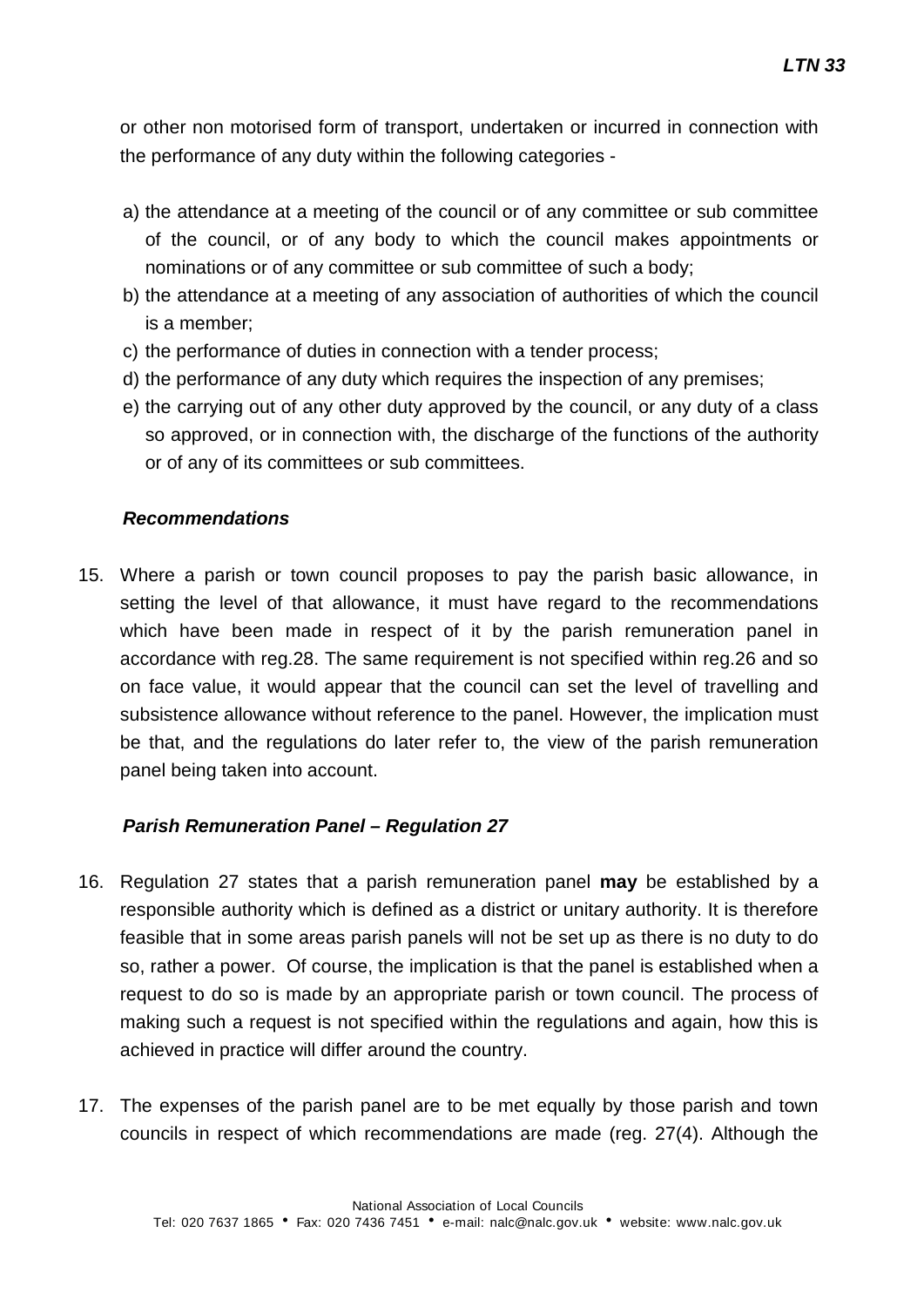regulations are again less than specific on this, it may be assumed that the cost is spread between those local councils that actually make a request.

- 18. When convened, a parish remuneration panel will produce a report making recommendations as to
	- a) the amount of parish basic allowance payable to members of the parish or town council (the council must take this into account in setting the agreed level);
	- b) the amount of travelling and subsistence allowance payable ;
	- c) whether the parish basic allowance should be payable only to the chairman of the council or to all of the members;
	- d) if to be paid to all members whether the level to be paid to the chairman should be higher and if so, what that higher figure should be;
	- e) the responsibilities or duties in respect of which members should receive the travelling and subsistence allowance.
- 19. A copy of this report is sent to each council about which recommendations have been made.

#### **Levels of Allowances – Regulation 29**

- 20. In making its recommendations, the parish remuneration panel can apply the same level to all the local councils for which it was established or else recommend different levels for different councils.
- 21. The parish panel shall express its recommendation as to the level of parish basic allowance both as a percentage of the sum that the independent remuneration panel has recommended for the tier above (this figure can be 100 per cent) and as a monetary figure.

#### **What to do after receiving the recommendation? – Regulations 30 and 31**

- 22. As soon as is reasonably practicable after receiving the report from the parish remuneration panel, the council must
	- a) ensure that copies are available for public inspection on reasonable notice;
	- b) publish a notice in a conspicuous place for a period of at least 14 days which: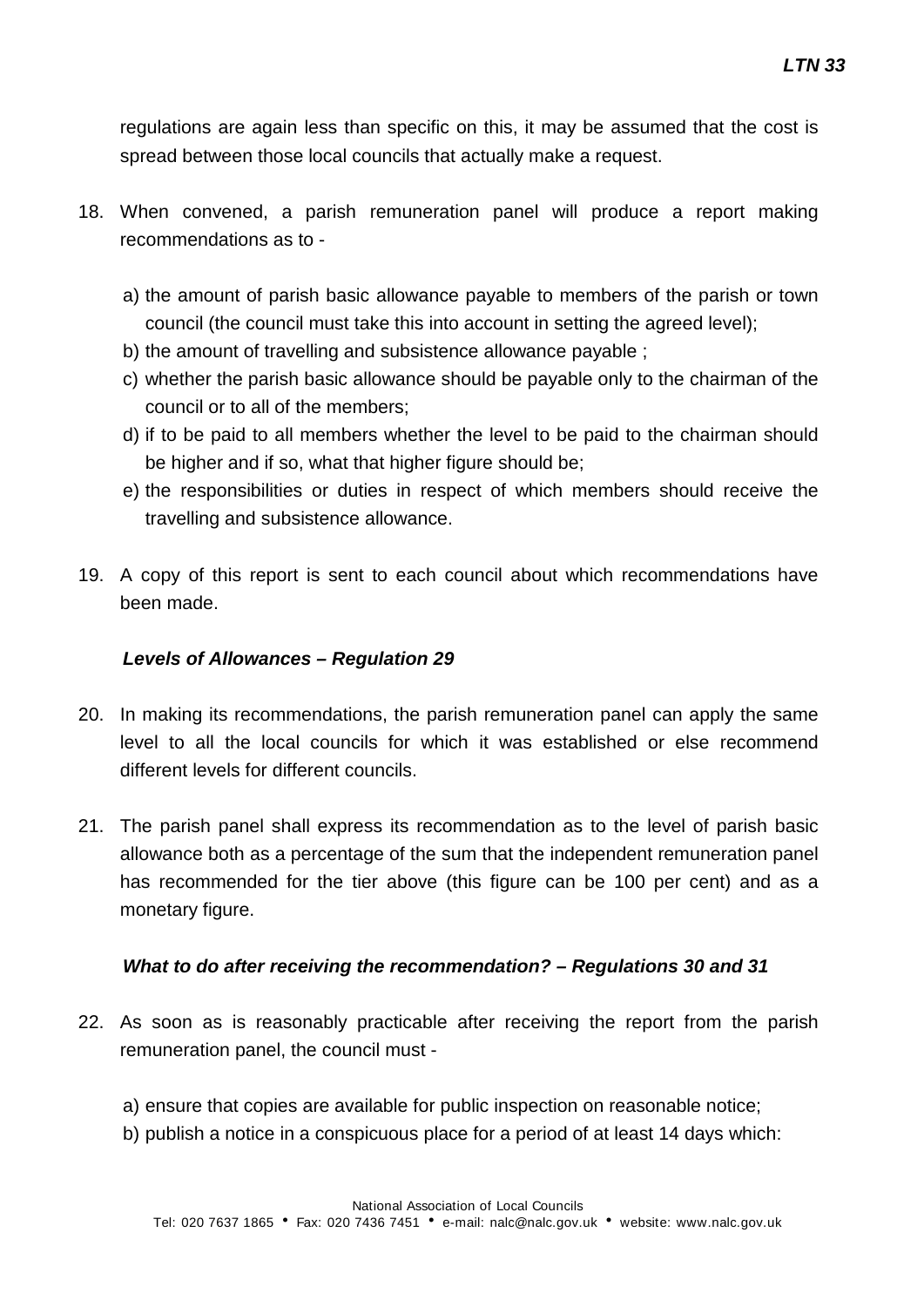- i. states that it has received the recommendation
- ii. describes the main recommendations and specifies the recommended amounts of each allowance and
- iii. states that copies of the panel's report are available for inspection upon giving reasonable notice and give details of how a request to inspect should be given.
- 23. A reasonable fee can be charged for the provision of a copy of the report.
- 24. The council is required to maintain records of payments made in respect of the allowances specifying the name of the recipient and the nature of the allowance. These records can be inspected by any local government elector for the parish or town without payment of a fee upon giving reasonable notice. Copies must be provided if so requested and a reasonable fee can again be charged.
- 25. At the end of a year (which means any period of 12 months ending on 31 March in any year), the council must publish a notice in a conspicuous place for a period of at least 14 days stating the total amount that it has paid for the parish basic allowance and for the parish travelling and subsistence allowance.

#### **Election to Forgo an Allowance – Regulation 32**

26. A member is able to elect in writing to the clerk that he or she wishes to forgo all or any part of their entitlement to the above allowances.

#### **Recovery of Payments Made – Regulation 25(8)**

27. The regulations provide for the recovery of allowances already paid to a member where for example, that member has been disqualified for a period of time following a complaint being made to the Standards Board for England.

#### **Chairman's Allowance (s.15(5) LGA 1972)**

28. This section has not been repealed by the new regulations and can still be used to make the customary payment to meet the costs associated with the position of chairman. This may be particularly useful to councils who simply wish to continue with the practice of making the payment without the need to refer to the parish remuneration panel.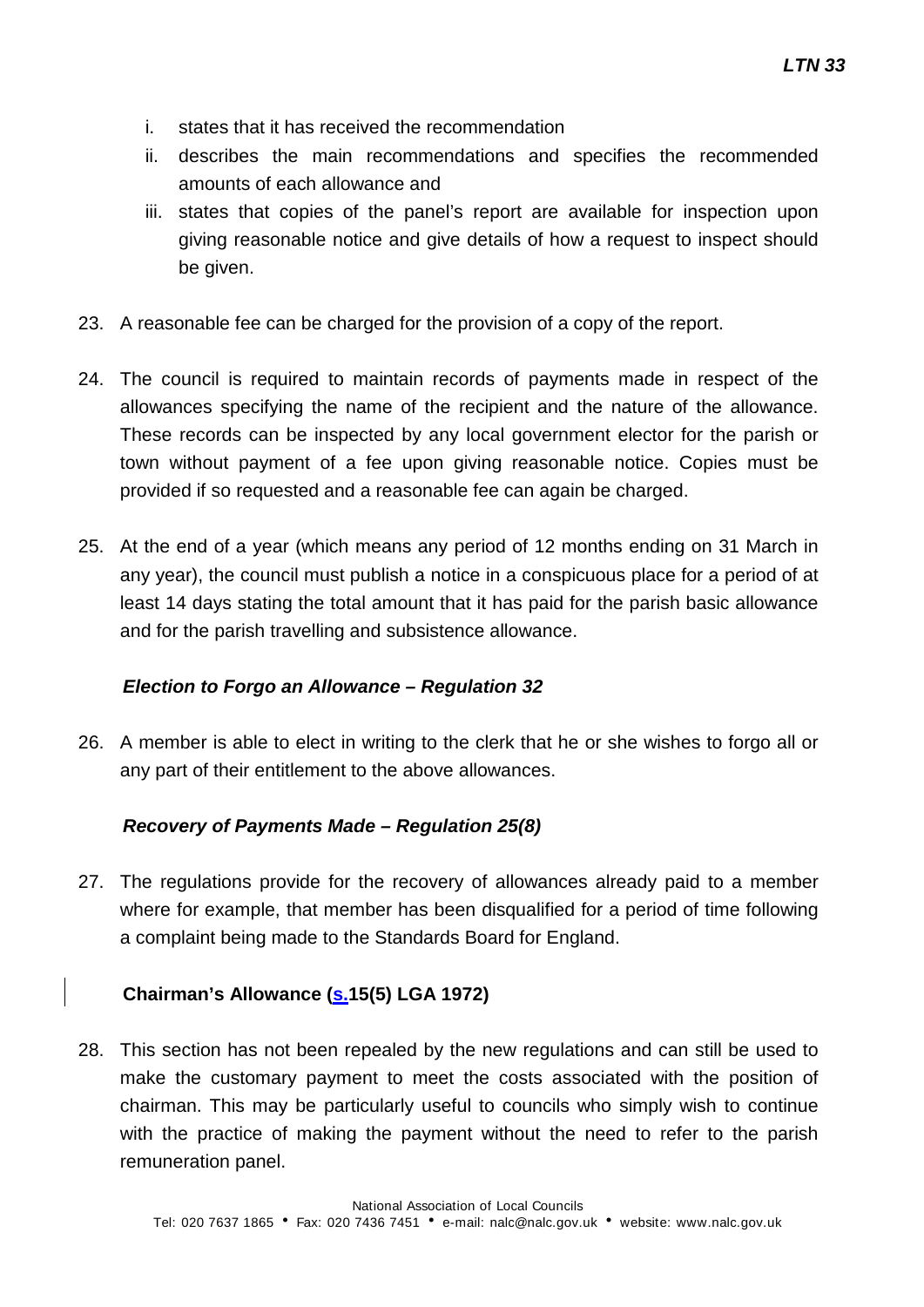#### **Dependants' Carer's Allowance**

28. Parish and town councillors are not entitled to claim this allowance under the regulations and yet it is available under the new regulations, for example, to those district councillors with dependant children.

#### **Tax Implications**

29. When paying participation allowances to elected members, local councils are obliged by law to deduct income tax. The HM Revenue & Customs treats all councillors of all tiers equally and so local councillors will be subject to tax provisions in the same way as tiers above. There may also be similar considerations with regard to travel and subsistence allowance in certain circumstances. A guide to the Pay As You Earn (PAYE) implications is attached as an appendix to this Legal Topic Note and further training on this can be obtained through County Associations.

#### **Other Legal Topic Notes (LTNs) relevant to this subject:**

| <b>LTN</b> | Title                                  | <b>Relevance</b>                    |
|------------|----------------------------------------|-------------------------------------|
| 11         | <b>Celebrations and Similar Events</b> | Sets out how chairmen may use their |
|            |                                        | allowance in respect of celebratory |
|            |                                        | events                              |

**© NALC 2007**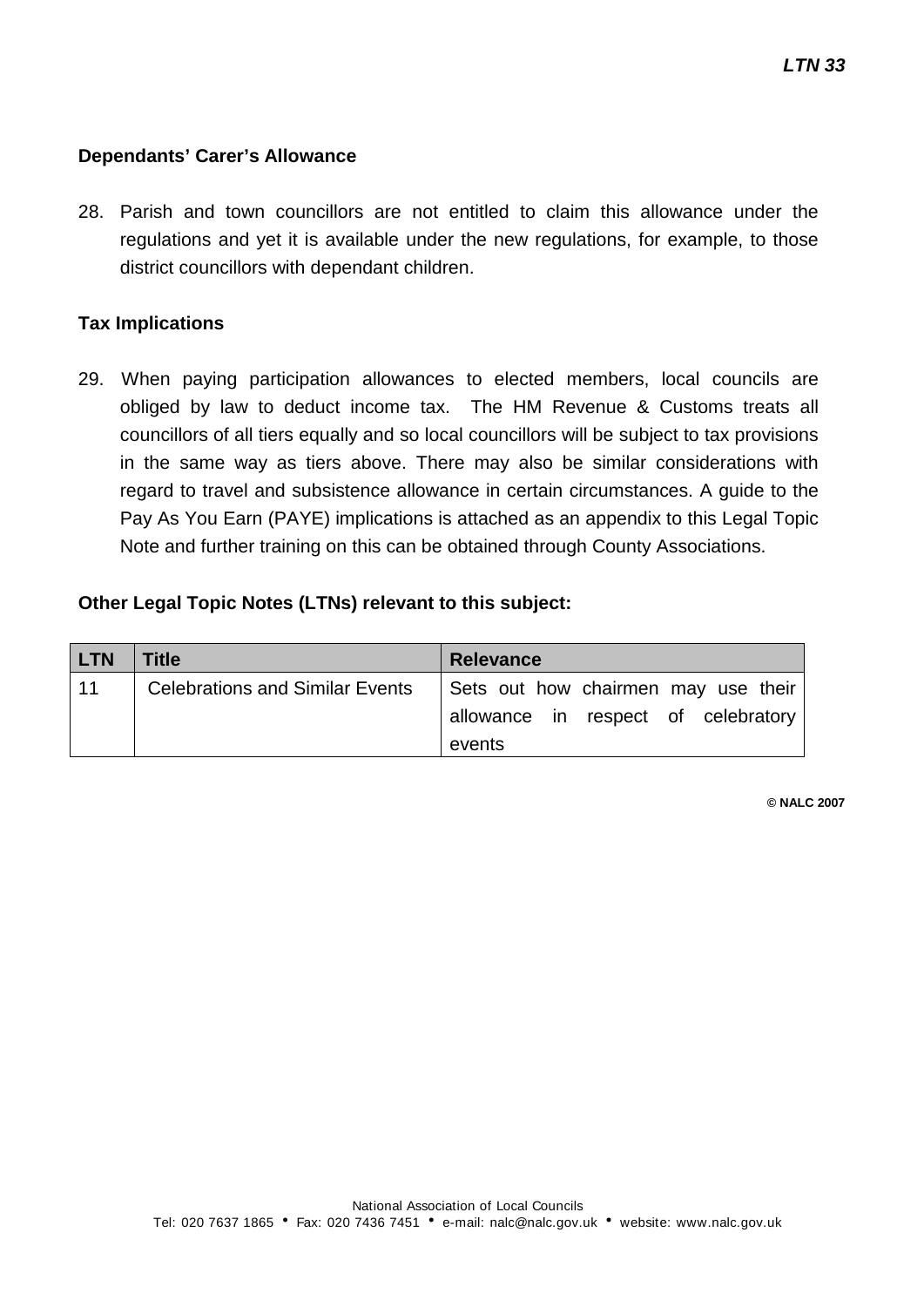### **Appendix 1: Paying participation allowances to councillors: What to do about Pay As You Earn (PAYE)**

When paying participation allowances to elected councillors local councils are obliged by law to deduct income tax, where appropriate, under the PAYE system. As a First Tier council you will not normally have to consider National Insurance Contributions, as the allowances are likely to be below the lower earnings limit of £102.00 per week. (This figure applies for 2011-12).

#### **Opening a PAYE record**

If your council has no PAYE record (sometimes referred to as a PAYE scheme) the first step is to contact the HM Revenue & Customs to arrange for a PAYE record to be opened. To do this telephone the **New Employers Helpline** on **0845 60 70 143** and say it is likely you will have to deduct tax.

The HM Revenue & Customs will open a PAYE record and within a short time you will receive separately through the post

- a 'New Employer's Starter Pack';
- a note advising you of:
	- your PAYE reference number
	- the name and address of your local HM Revenue & Customs office for most correspondence
	- the Accounts Office reference number for tax payments

The Starter Pack will include everything you need to make a start. (Some of the information will not apply to local councils. Simply put to one side anything that you think does not apply to you.)

#### **Guidance and Help**

The Starter Pack contains guidance in plain English about what you have to do and how to do it. The pack also contains a CD-ROM [www.hmrc.gov.uk](http://www.hmrc.gov.uk/) if you prefer to see the guidance 'on screen'. You can also visit the Employers Website: go to and click on 'Employers'.

If you need to speak to someone for help ring the **New Employers Helpline** on **0845 60 70 143.**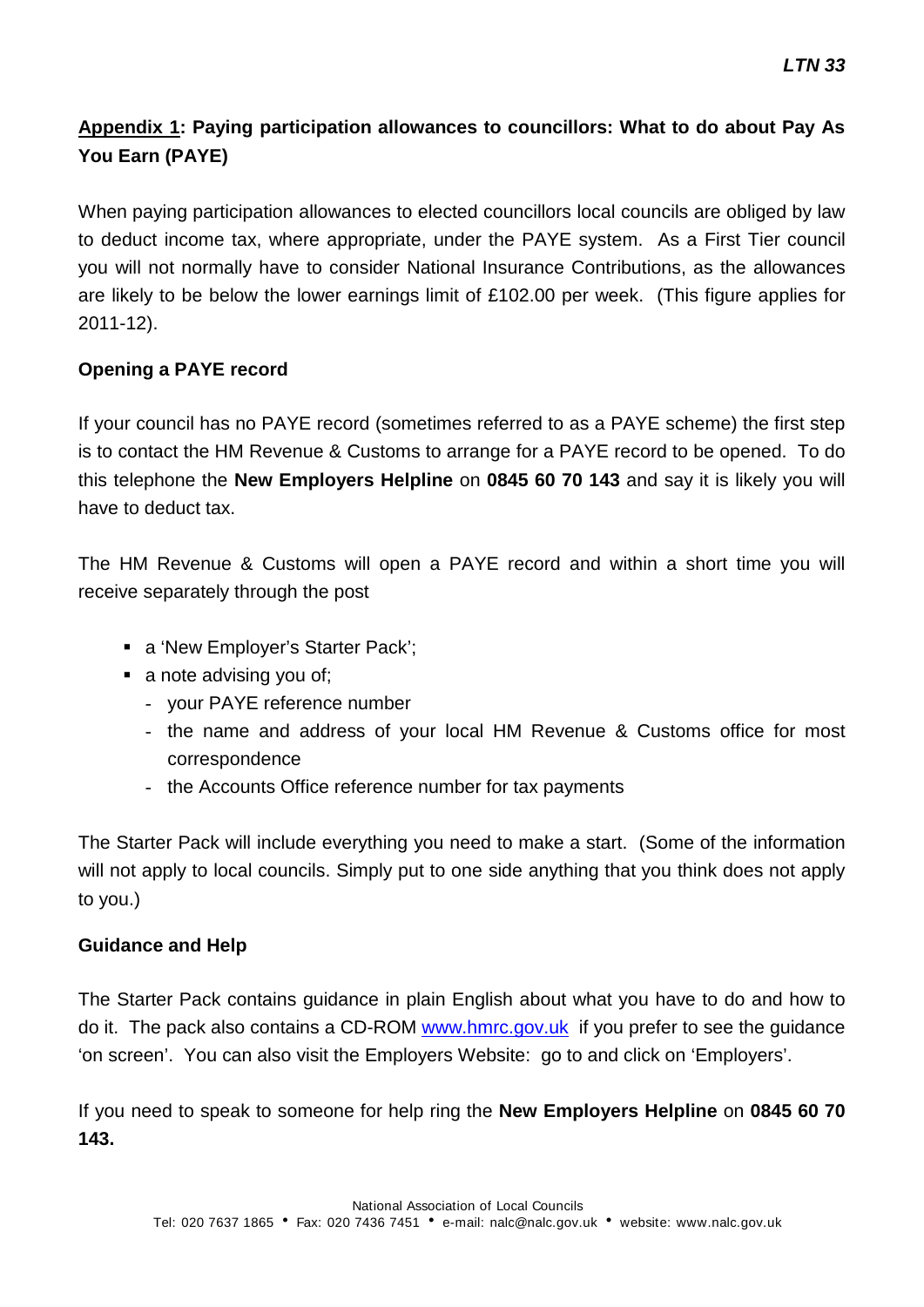If you need to see someone for help contact your County Association of Local Councils to see about attending one of the presentations given by representatives of the Inland Revenue's Business Support Teams (BSTs) on the operation of PAYE and NICs. These presentations are designed specifically for people who have to operate a payroll for the first time. If you cannot attend one of these presentations but would like the help of the BSTs, they can be contacted through the New Employers Helpline or via the website at [www.hmrc.gov.uk/bst/index.htm.](http://www.hmrc.gov.uk/bst/index.htm) The services provided by the BSTs are free of charge. Depending on the demand, specific presentations may be provided at regional, sub-regional or County Area.

#### **What to do before paying participation allowances to councillors**

All the forms and guidance mentioned here are in the Starter Pack and are freely available through the Employers order line **0845 7646-646**.

To operate PAYE on allowances paid to councillors you will need a PAYE code number for each councillor. To obtain an initial code number you must ask each councillor to complete the first section of form P46 and then follow the guidance provided in booklet P49 'Paying someone for the first time'. There is also help in Employer's Help Book E13 'Day to day payroll".

When completed send the form P46 to your local HM Revenue & Customs office. That office will correspond with the councillor and then notify you (and the councillor) of the correct PAYE code to be used. There is information on tax codes in booklet P49.

#### **Paying participation allowances and operating PAYE**

Booklet P49 gives guidance on using a tax code and the Deductions Working Sheet, form P11. Help Book E13 'Day to day payroll' also gives guidance. Don't forget that you can ring the New Employer's Helpline on 0845 60 70 143 if you get stuck.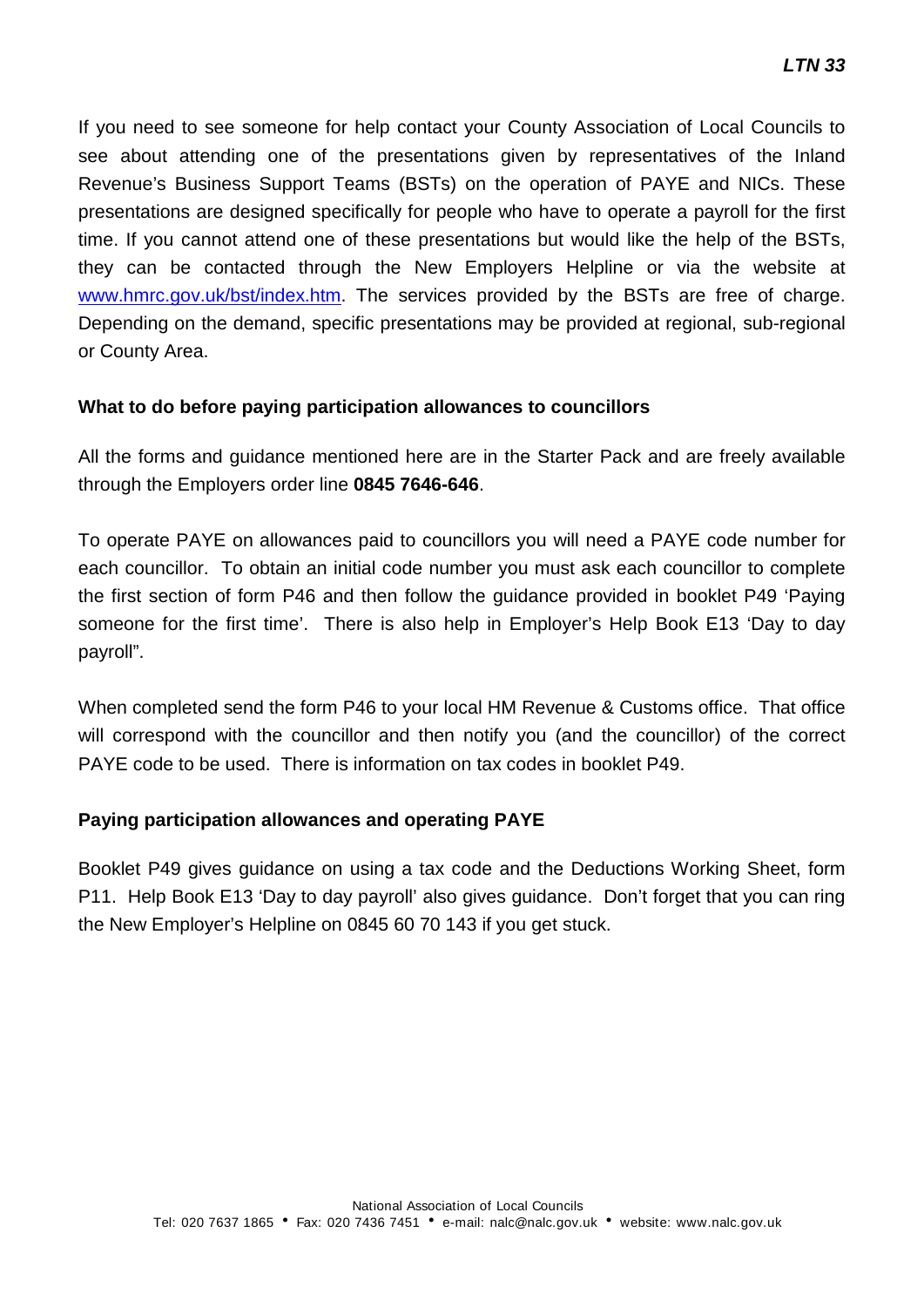#### **Paying tax deducted to the HM Revenue & Customs**

Booklet P49 tells you about paying deductions over to the HM Revenue & Customs. Employers who deduct less than £1,500 for each Income tax month can opt to pay quarterly. If you have nothing at all to pay for a particular period send a 'NIL' payslip to the HM Revenue & Customs Accounts office.

#### **What about travelling and subsistence and other expenses?**

The position depends upon whether these expenses payments are taxable. Generally speaking the HM Revenue & Customs would expect you to apply PAYE only if you pay any of your councillors a round sum allowance or reimburse their private expenditure.

So far as payments in respect of expenditure on council business are concerned, if the total amount of all allowances and expenses paid to an individual councillor comes to more than £8500 for the year, they must be reported on form P11D unless there is a dispensation in place. If they come to £8,500 or less, no report is needed.

More information about the tax treatment of allowances and expenses and about dispensations is set out in the attached annex.

#### **At the end of the tax year**

After the end of the tax year (5 April) you have to complete an Employer's Annual Return. This summarises the pay and tax details of each councillor where tax was deducted during the year. The Return will be sent to you automatically. Full guidance is available to help you with this.

#### **Councillors who leave**

If a councillor in receipt of participation allowances ceases to hold office, you must:

- complete form P45 (see help Book E13 "Day to day payroll")
- send Part 1 to your HM Revenue & Customs office
- qive the remaining parts to the councillor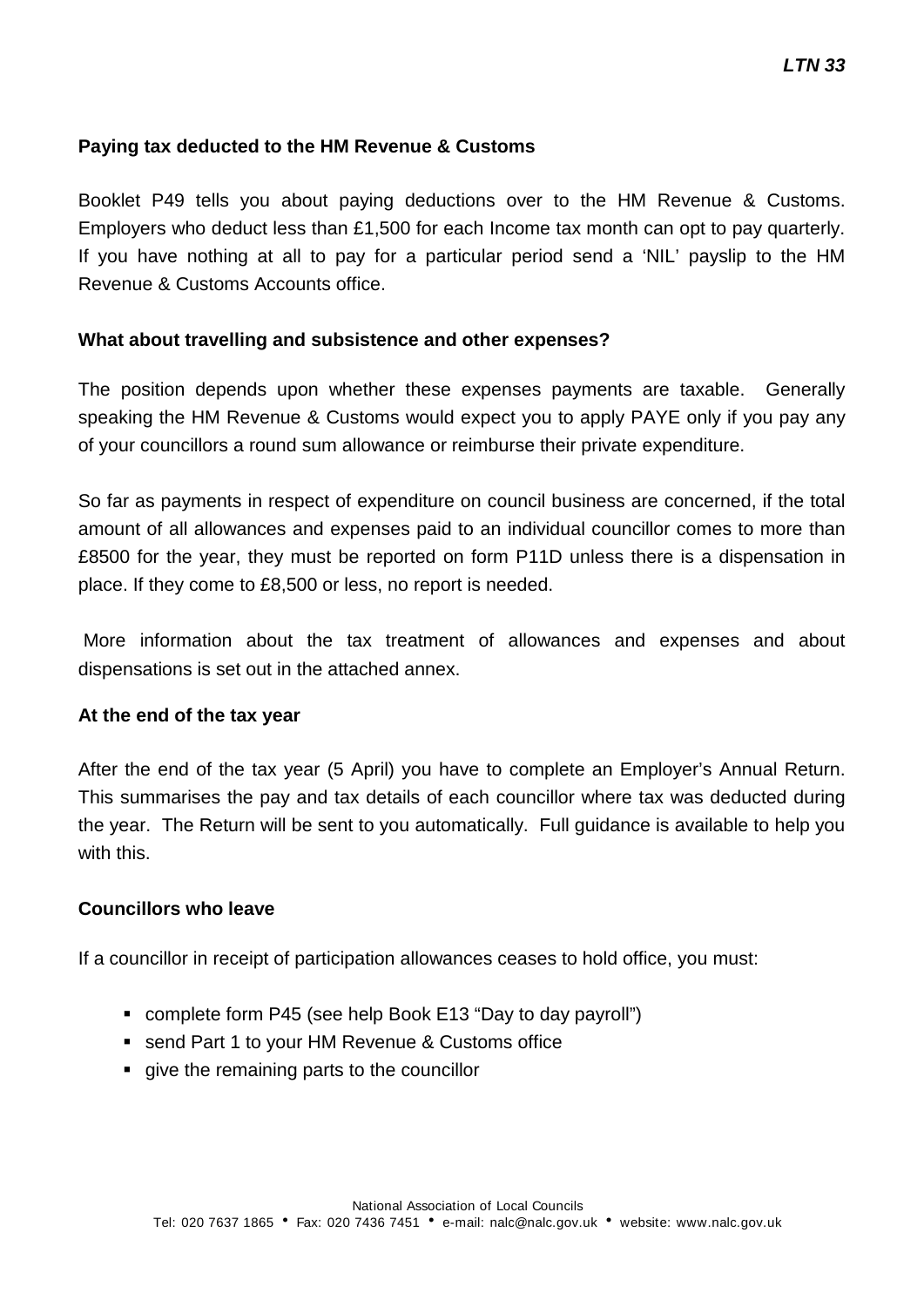#### **Forms order online**

If you start to run out of forms you can easily order more from the Employer's order line by Internet, fax or phone. The Order form in the Starter Pack tells you what to do.

#### **Appendix 2: Tax treatment of councillor's allowances and expenses**

#### **Participation Allowances**

These allowances are treated as income arising from the councillor's office (the equivalent of a person's employment) and they are taxable under the PAYE system. The allowances are liable to National Insurance Contributions (NICs). However the NIC's earnings threshold (the equivalent of £139 per week for 2011-12) means it is unlikely any NICs will be due.

#### **Travel and Subsistence Expenses**

There are special tax rules for travel and subsistence allowances. They are not taxable if

- the expenses were *necessarily* incurred in the performance of the duties of the employment, or
- they relate to the employee's attendance at a place of work, and
- they are not expenses of private travel or ordinary commuting.

It is accepted that councillors normally have two places of work – at home and where the council usually holds its meetings. This means, for example, that travelling allowances are not taxable if they are paid for travel:

- between home and the council's office (provided the councillor does undertake duties on behalf of the council at home) or
- between the council's office and some other place on council business.

Travelling and subsistence payments will normally qualify for a dispensation (see below).

#### **Incidental Expenses**

There is no tax liability where an authority reimburses the costs of incidental expenses such as postage or telephone calls (but not telephone rentals) and these are incurred wholly,